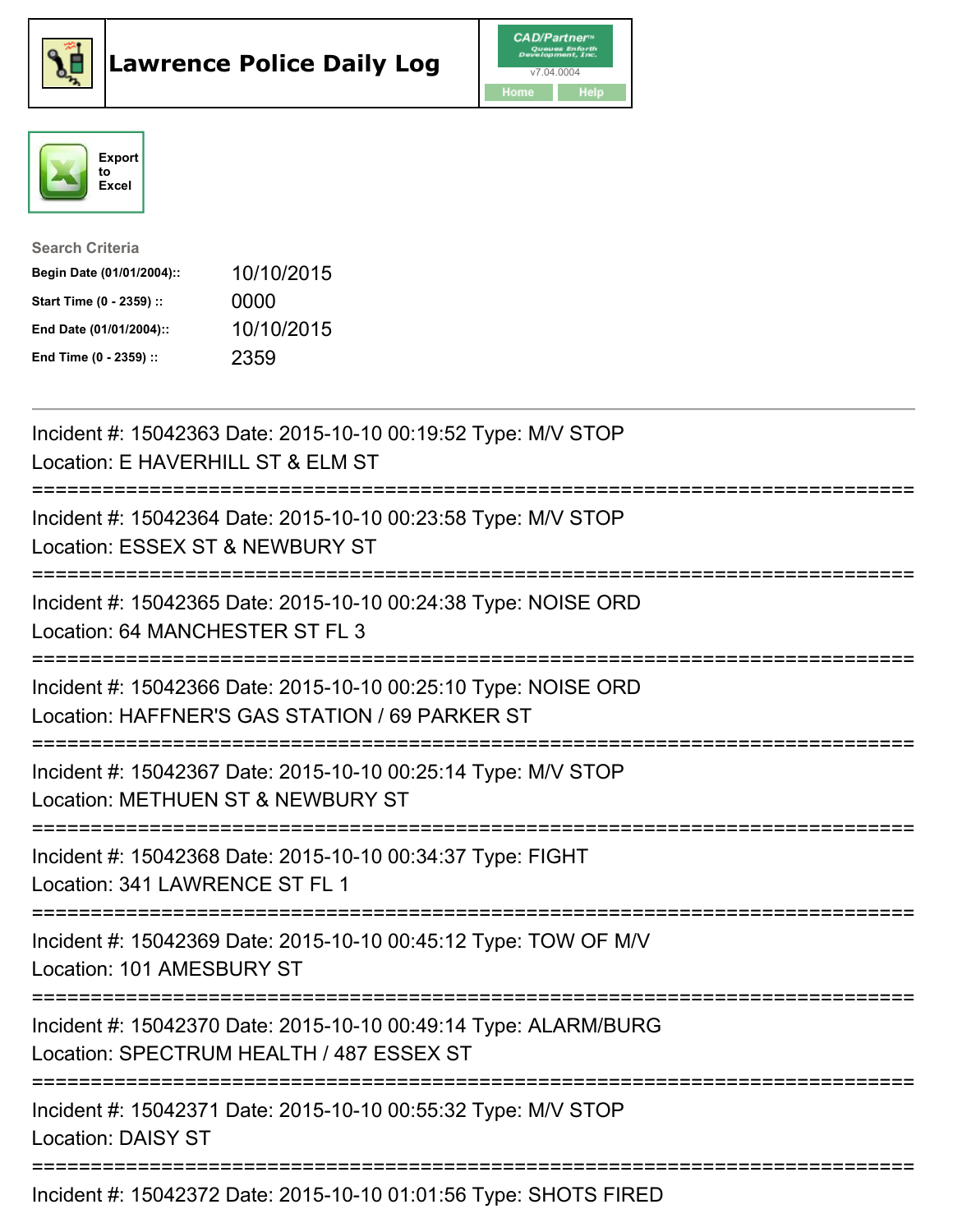Location: 6 SPRINGFIELD ST FL 1

| Incident #: 15042373 Date: 2015-10-10 01:04:54 Type: MEDIC SUPPORT<br><b>Location: 2 NEWBURY ST</b>          |
|--------------------------------------------------------------------------------------------------------------|
| Incident #: 15042374 Date: 2015-10-10 01:17:05 Type: ALARMS<br>Location: FREDDYS MINI MART / 130 FRANKLIN ST |
| Incident #: 15042375 Date: 2015-10-10 01:22:20 Type: AUTO ACC/NO PI<br>Location: BROADWAY & WATER ST         |
| Incident #: 15042376 Date: 2015-10-10 01:35:01 Type: M/V STOP<br>Location: 388 HAMPSHIRE ST                  |
| Incident #: 15042377 Date: 2015-10-10 01:45:03 Type: M/V STOP<br>Location: ERVING AV & JACKSON ST            |
| Incident #: 15042378 Date: 2015-10-10 01:45:12 Type: DISTURBANCE<br>Location: 339 LAWRENCE ST                |
| Incident #: 15042379 Date: 2015-10-10 01:45:55 Type: M/V STOP<br>Location: PEMBERTON PARK / null             |
| Incident #: 15042380 Date: 2015-10-10 01:47:30 Type: NOISE ORD<br>Location: 64 MANCHESTER ST FL 3            |
| Incident #: 15042381 Date: 2015-10-10 01:47:32 Type: M/V STOP<br>Location: HAVERHILL ST & IRENE ST           |
| Incident #: 15042382 Date: 2015-10-10 01:48:06 Type: THREATS<br>Location: 544 ANDOVER ST FL 1                |
| Incident #: 15042383 Date: 2015-10-10 01:57:46 Type: M/V STOP<br>Location: 30 CYPRESS AV                     |
| Incident #: 15042384 Date: 2015-10-10 02:00:39 Type: SHOTS FIRED<br>Location: 59 BUNKERHILL ST               |
| Incident #: 15042385 Date: 2015-10-10 02:04:37 Type: DISTURBANCE<br>Location: 391 CHESTNUT ST                |
| Incident #: 15042386 Date: 2015-10-10 02:07:32 Type: THREATS                                                 |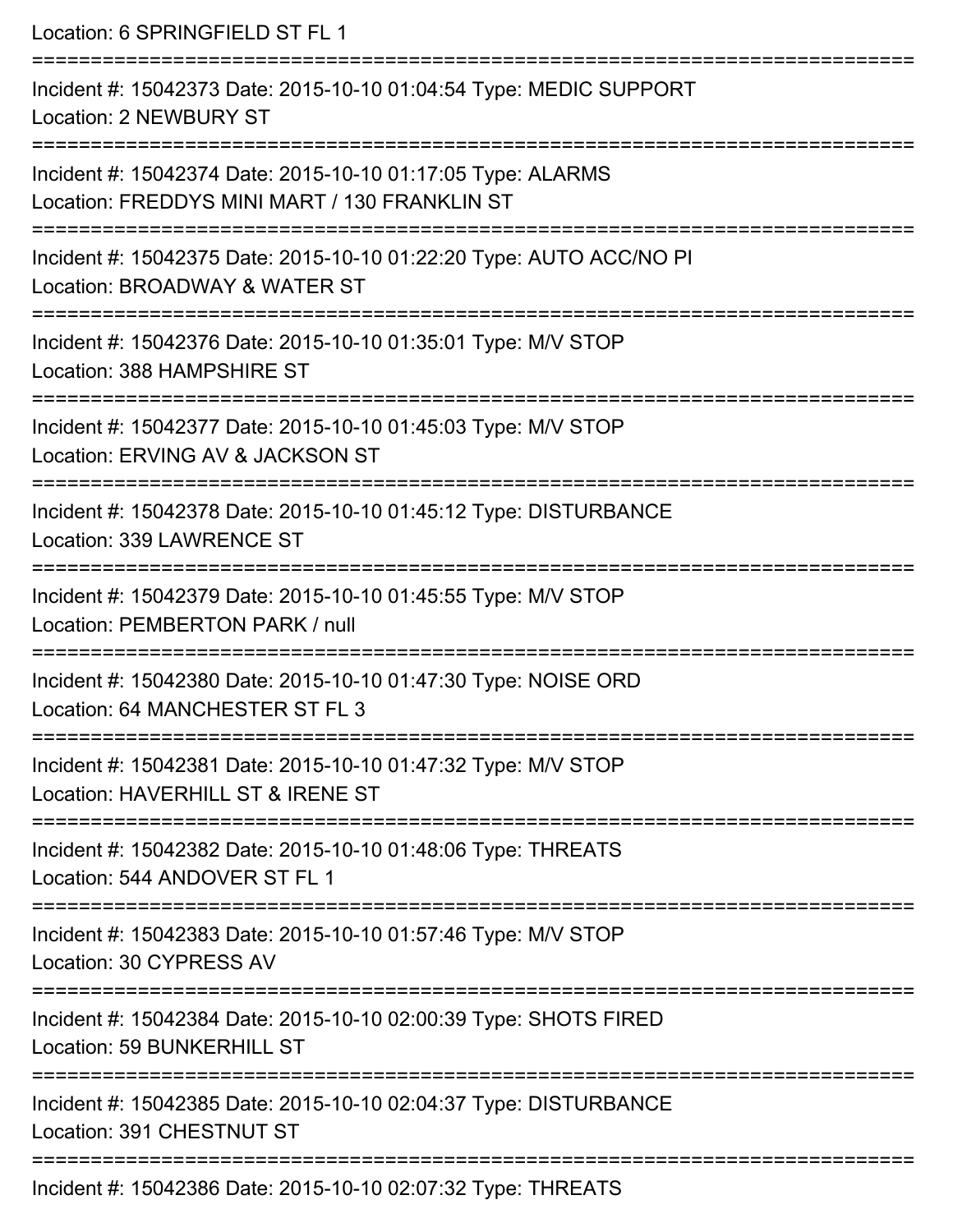| Incident #: 15042387 Date: 2015-10-10 02:10:21 Type: MAL DAMG PROG<br>Location: 339 LAWRENCE ST                            |
|----------------------------------------------------------------------------------------------------------------------------|
| Incident #: 15042388 Date: 2015-10-10 02:12:47 Type: AUTO ACC/NO PI<br>Location: DISTURBANCE / 166 WEST ST                 |
| Incident #: 15042389 Date: 2015-10-10 02:17:23 Type: DISTURBANCE<br>Location: 35 COMMON ST                                 |
| Incident #: 15042390 Date: 2015-10-10 02:23:05 Type: MEDIC SUPPORT<br>Location: 124 FARNHAM ST                             |
| Incident #: 15042391 Date: 2015-10-10 02:27:19 Type: B&E/ATTEMPY<br>Location: 5 ORCHARD ST FL 1                            |
| Incident #: 15042392 Date: 2015-10-10 02:30:38 Type: SHOTS FIRED<br>Location: DENNYS / 160 WINTHROP AV                     |
| Incident #: 15042393 Date: 2015-10-10 02:41:30 Type: DISTURBANCE<br>Location: MALAYA'S / 2 NEWBURY ST                      |
| Incident #: 15042394 Date: 2015-10-10 02:52:56 Type: MEDIC SUPPORT<br>Location: METROPOLITAN CREDIT UNION / 215 S BROADWAY |
| Incident #: 15042395 Date: 2015-10-10 03:01:19 Type: THREATS<br>Location: 544 ANDOVER ST                                   |
| Incident #: 15042396 Date: 2015-10-10 03:03:10 Type: DISTURBANCE<br>Location: ANDOVER ST & BELKNAP ST                      |
| Incident #: 15042397 Date: 2015-10-10 03:15:26 Type: SPECIAL CHECK<br>Location: 120 BENNINGTON ST                          |
| Incident #: 15042399 Date: 2015-10-10 03:26:39 Type: THREATS<br>Location: 163 LAWRENCE ST                                  |
| Incident #: 15042398 Date: 2015-10-10 03:27:13 Type: M/V STOP<br>Location: GARDEN ST & JACKSON ST                          |
| ------------------------------<br>Incident #: 15042400 Date: 2015-10-10 03:29:16 Type: M/V STOP                            |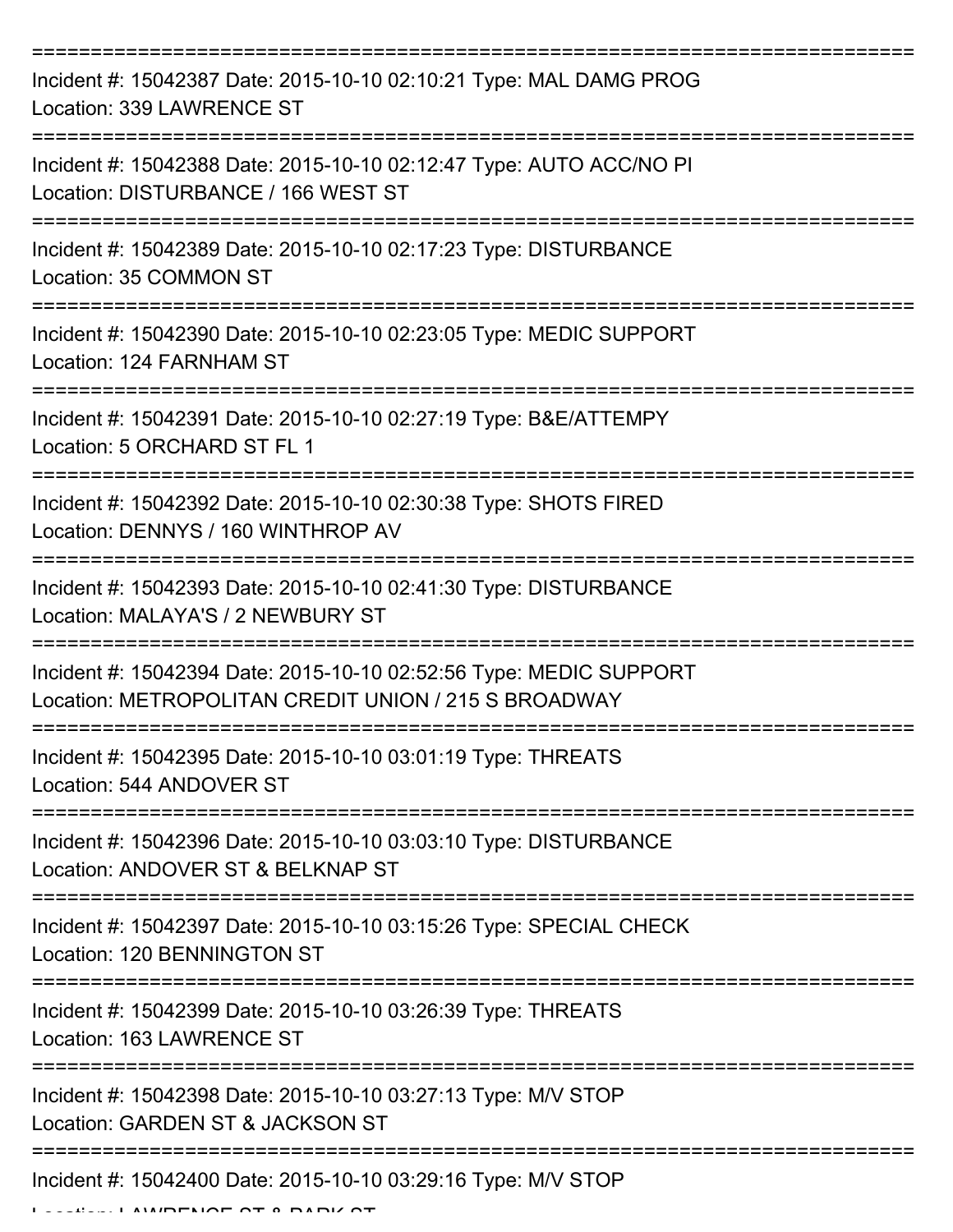| Incident #: 15042401 Date: 2015-10-10 03:32:27 Type: ASSSIT AMBULANC<br>Location: 76 MELVIN ST #141               |
|-------------------------------------------------------------------------------------------------------------------|
| Incident #: 15042402 Date: 2015-10-10 03:46:26 Type: DISTURBANCE<br>Location: 14 WOODLAND ST                      |
| Incident #: 15042403 Date: 2015-10-10 03:55:16 Type: SUS PERS/MV<br>Location: 17 PLATT ST                         |
| Incident #: 15042404 Date: 2015-10-10 03:57:44 Type: SUS PERS/MV<br>Location: 160 PARK ST                         |
| Incident #: 15042405 Date: 2015-10-10 03:58:59 Type: MEDIC SUPPORT<br>Location: GIFTED PEOPLE / 60 ISLAND ST FL 1 |
| Incident #: 15042406 Date: 2015-10-10 04:52:07 Type: SUICIDE ATTEMPT<br>Location: 55 HAWLEY ST FL 1 FRONT         |
| Incident #: 15042407 Date: 2015-10-10 04:57:34 Type: B&E/ATTEMPY<br>Location: 109 MAY ST FL 1 FRONT               |
| Incident #: 15042408 Date: 2015-10-10 05:02:17 Type: E911 HANGUP<br>Location: 360 BROADWAY                        |
| Incident #: 15042409 Date: 2015-10-10 05:07:48 Type: TOW OF M/V<br>Location: 20 CEDAR ST                          |
| Incident #: 15042410 Date: 2015-10-10 05:53:10 Type: MEDIC SUPPORT<br>Location: 15 SULLIVAN AV                    |
| Incident #: 15042411 Date: 2015-10-10 06:21:44 Type: MEDIC SUPPORT<br>Location: DAYBREAK SHELTER / 10 WINTER ST   |
| Incident #: 15042412 Date: 2015-10-10 06:25:40 Type: DOMESTIC/PROG<br>Location: 52 HAMPSHIRE ST                   |
| Incident #: 15042413 Date: 2015-10-10 06:34:35 Type: SUS PERS/MV<br>Location: RT 114 & RT 495                     |
| Incident #: 15042414 Date: 2015-10-10 06:58:47 Type: PARK & WALK                                                  |

Location: BDOADWAY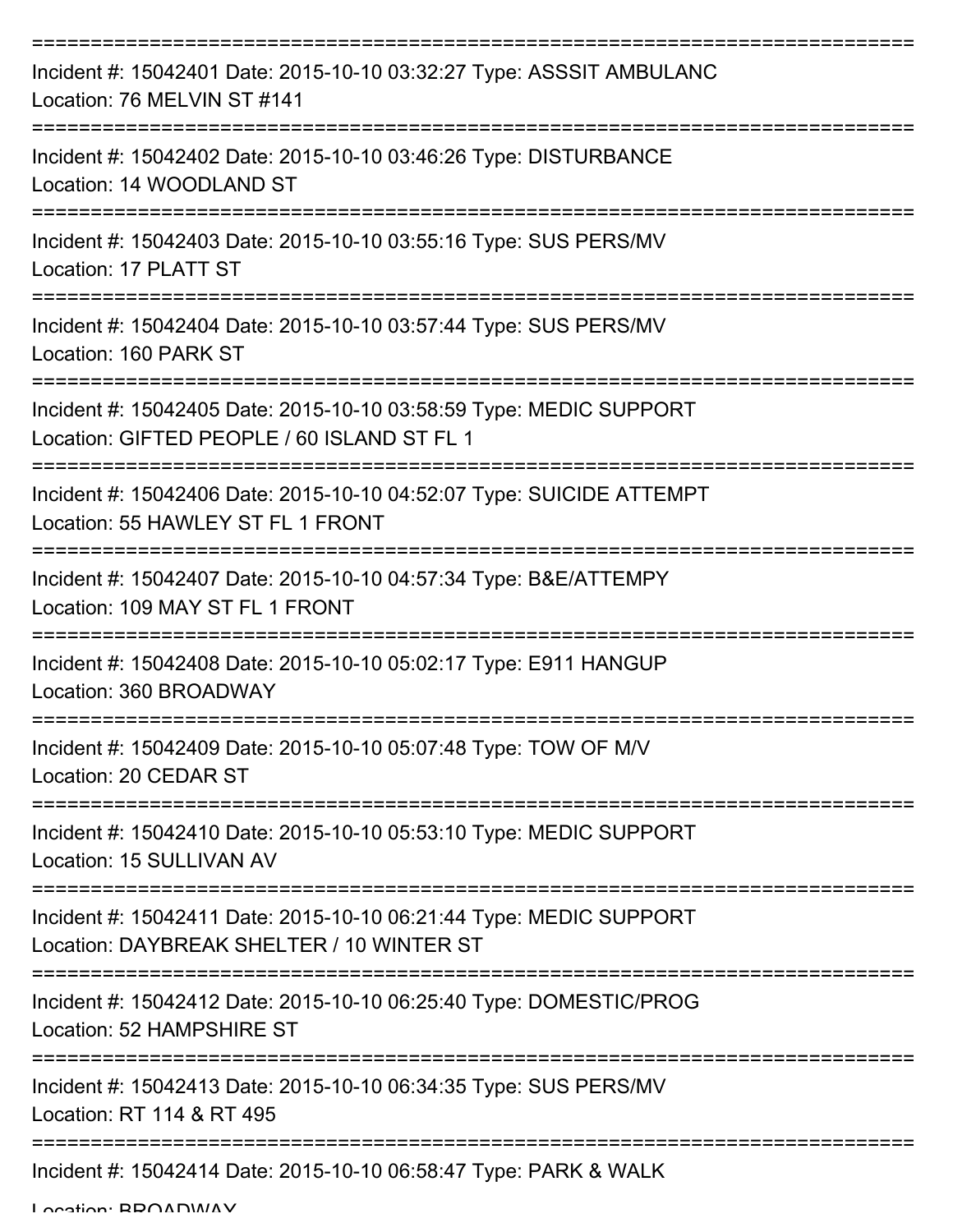| Incident #: 15042415 Date: 2015-10-10 07:14:42 Type: HIT & RUN M/V<br>Location: 5 VERMONT ST                                              |
|-------------------------------------------------------------------------------------------------------------------------------------------|
| Incident #: 15042416 Date: 2015-10-10 08:08:30 Type: MEDIC SUPPORT<br>Location: 576 HOWARD ST                                             |
| Incident #: 15042417 Date: 2015-10-10 08:10:52 Type: MEDIC SUPPORT<br>Location: DUNKIN DONUTS / 50 S BROADWAY                             |
| Incident #: 15042418 Date: 2015-10-10 08:19:42 Type: CLOSE STREET<br>Location: ABBOTT ST                                                  |
| Incident #: 15042419 Date: 2015-10-10 08:27:59 Type: HIT & RUN M/V<br>Location: 112 RIVER POINTE WY                                       |
| Incident #: 15042420 Date: 2015-10-10 09:01:29 Type: WOMAN DOWN<br>Location: 220 S BROADWAY                                               |
| Incident #: 15042421 Date: 2015-10-10 09:01:51 Type: TENANT PROB<br>Location: 5 JACKSON ST #3C                                            |
| Incident #: 15042422 Date: 2015-10-10 09:29:34 Type: LARCENY/PAST<br>Location: 38 LAWRENCE ST                                             |
| Incident #: 15042423 Date: 2015-10-10 09:31:10 Type: MV/BLOCKING<br>Location: 38 TEXAS AV                                                 |
| :==================<br>Incident #: 15042424 Date: 2015-10-10 09:54:12 Type: ALARM/BURG<br>Location: 407 ESSEX ST                          |
| Incident #: 15042425 Date: 2015-10-10 10:37:26 Type: INVEST CONT<br>Location: 210 MERRIMACK ST                                            |
| Incident #: 15042426 Date: 2015-10-10 10:49:10 Type: SHOPLIFTING<br>Location: 700 ESSEX ST                                                |
| Incident #: 15042427 Date: 2015-10-10 10:54:17 Type: NOISE ORD<br>Location: 50 BELLEVUE ST                                                |
| ===================================<br>Incident #: 15042428 Date: 2015-10-10 11:06:05 Type: GUN CALL<br>Location: AMESBURY ST & COMMON ST |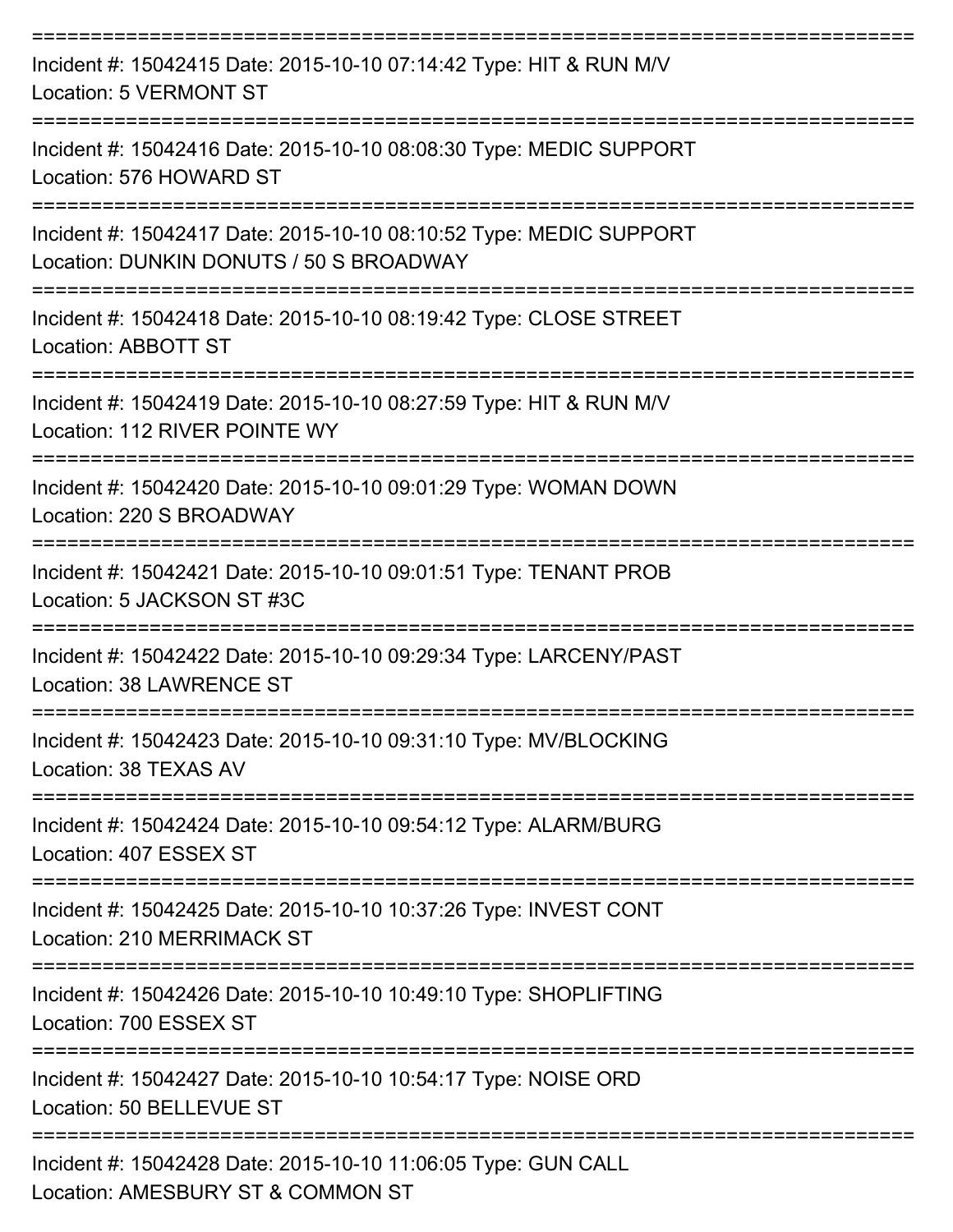| Incident #: 15042429 Date: 2015-10-10 11:08:24 Type: ALARM/BURG<br>Location: 336 COMMON ST                                                                                     |
|--------------------------------------------------------------------------------------------------------------------------------------------------------------------------------|
| Incident #: 15042430 Date: 2015-10-10 11:20:03 Type: TRESPASSING<br>Location: AMESBURY ST & COMMON ST                                                                          |
| Incident #: 15042431 Date: 2015-10-10 11:41:01 Type: LOST PROPERTY<br>Location: 91 BELKNAP ST<br>===============================                                               |
| Incident #: 15042432 Date: 2015-10-10 12:00:56 Type: SUS PERS/MV<br>Location: 62 HOLLY ST                                                                                      |
| Incident #: 15042433 Date: 2015-10-10 12:05:49 Type: ALARM/BURG<br>Location: ESSEX CHIROPRACTIC / 493 ESSEX ST<br>=========================                                    |
| Incident #: 15042434 Date: 2015-10-10 12:07:56 Type: ALARM/BURG<br>Location: LEONARD SCHOOL / 60 ALLEN ST                                                                      |
| Incident #: 15042435 Date: 2015-10-10 12:09:40 Type: ALARM/BURG<br>Location: OLD HIGH SCHOOL / 233 HAVERHILL ST<br>=====================================<br>------------------ |
| Incident #: 15042436 Date: 2015-10-10 12:18:07 Type: MAN DOWN<br>Location: 237 BROADWAY                                                                                        |
| Incident #: 15042437 Date: 2015-10-10 12:25:32 Type: ABAND MV<br>Location: 3 SCHOOL ST                                                                                         |
| ========================<br>Incident #: 15042438 Date: 2015-10-10 12:41:03 Type: MV/BLOCKING<br>Location: 71 LYNN ST                                                           |
| Incident #: 15042439 Date: 2015-10-10 12:52:19 Type: ANIMAL COMPL<br>Location: OAK ST                                                                                          |
| Incident #: 15042440 Date: 2015-10-10 12:58:32 Type: M/V STOP<br>Location: BRADFORD ST & BROADWAY                                                                              |
| Incident #: 15042441 Date: 2015-10-10 12:59:17 Type: AUTO ACC/NO PI<br>Location: S BROADWAY & SHATTUCK ST                                                                      |
| Incident #: 15042442 Date: 2015-10-10 13:14:07 Type: M/V STOP<br>Location: BROADWAY & TREMONT ST                                                                               |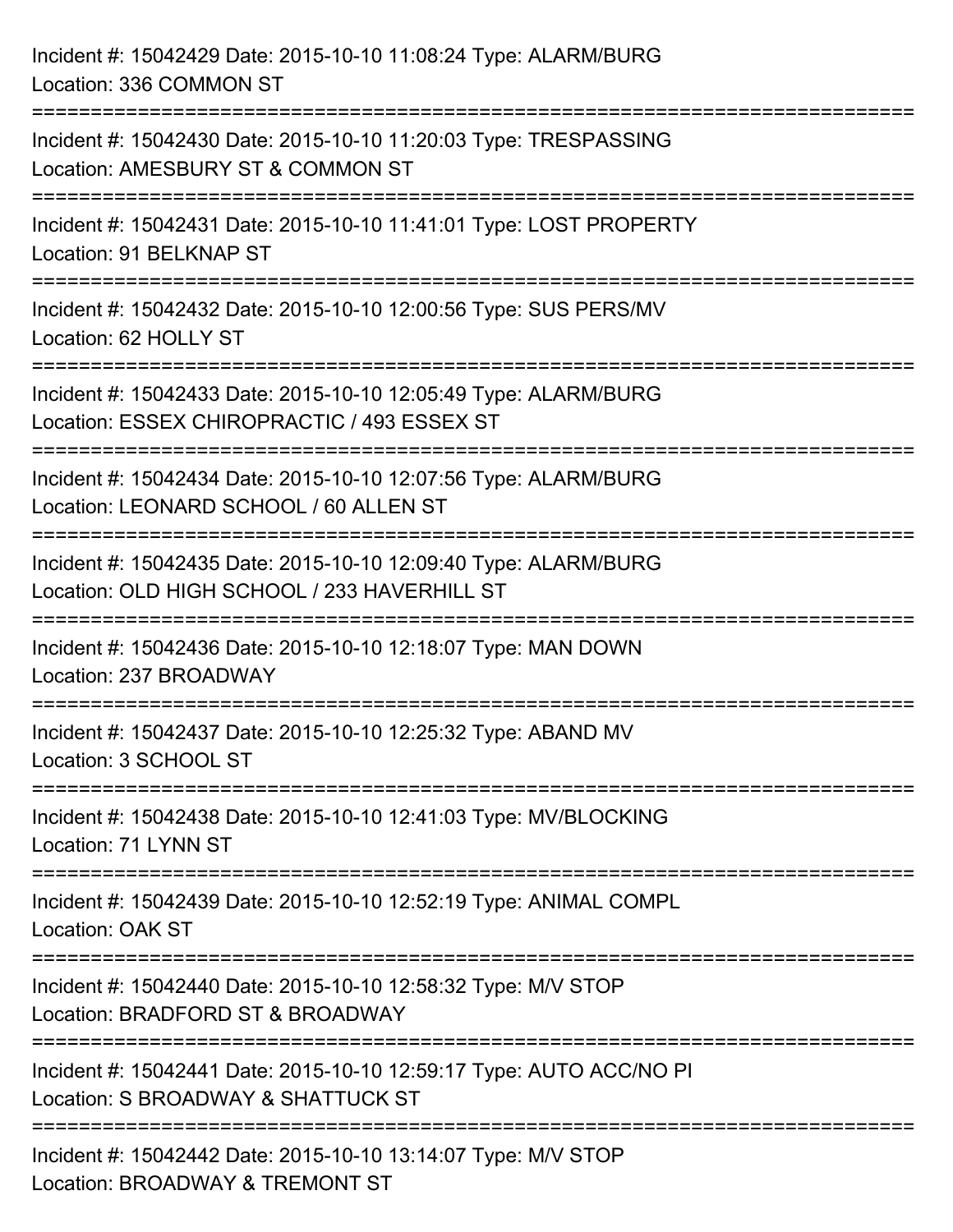| Incident #: 15042443 Date: 2015-10-10 13:16:59 Type: A&B D/W PAST<br>Location: 96 PARK ST                                         |
|-----------------------------------------------------------------------------------------------------------------------------------|
| Incident #: 15042444 Date: 2015-10-10 13:36:41 Type: M/V STOP<br>Location: BROADWAY & TREMONT ST                                  |
| Incident #: 15042445 Date: 2015-10-10 13:53:23 Type: SUS PERS/MV<br>Location: 286 BROADWAY                                        |
| Incident #: 15042446 Date: 2015-10-10 14:01:40 Type: ALARM/BURG<br>Location: VIOLET RESD / 85 MT VERNON ST                        |
| Incident #: 15042447 Date: 2015-10-10 14:11:12 Type: TOW/REPOSSED<br>Location: 536 HAVERHILL ST                                   |
| Incident #: 15042448 Date: 2015-10-10 14:12:21 Type: AUTO ACC/NO PI<br>Location: BROTHERS PIZZA / 145 LAWRENCE ST                 |
| Incident #: 15042449 Date: 2015-10-10 14:18:40 Type: DISTURBANCE<br>Location: 144 S UNION ST<br>================================= |
| Incident #: 15042450 Date: 2015-10-10 14:46:53 Type: M/V STOP<br>Location: MT VERNON ST & S BROADWAY                              |
| Incident #: 15042451 Date: 2015-10-10 14:56:58 Type: LARCENY/PAST<br>Location: 380 ELM ST #33                                     |
| Incident #: 15042452 Date: 2015-10-10 15:19:38 Type: NEIGHBOR PROB<br>Location: 9 BYRON AV                                        |
| Incident #: 15042453 Date: 2015-10-10 15:25:24 Type: SUS PERS/MV<br>Location: MCDONALDS / 50 BROADWAY                             |
| Incident #: 15042455 Date: 2015-10-10 15:45:48 Type: LOST PROPERTY<br><b>Location: MAY ST</b>                                     |
| Incident #: 15042454 Date: 2015-10-10 15:48:40 Type: DISTURBANCE<br>Location: 85 BASSWOOD ST FL 2NDFL                             |
| Incident #: 15042457 Date: 2015-10-10 16:02:31 Type: FORGERY PAST<br>Location: 36 BELMONT ST                                      |

===========================================================================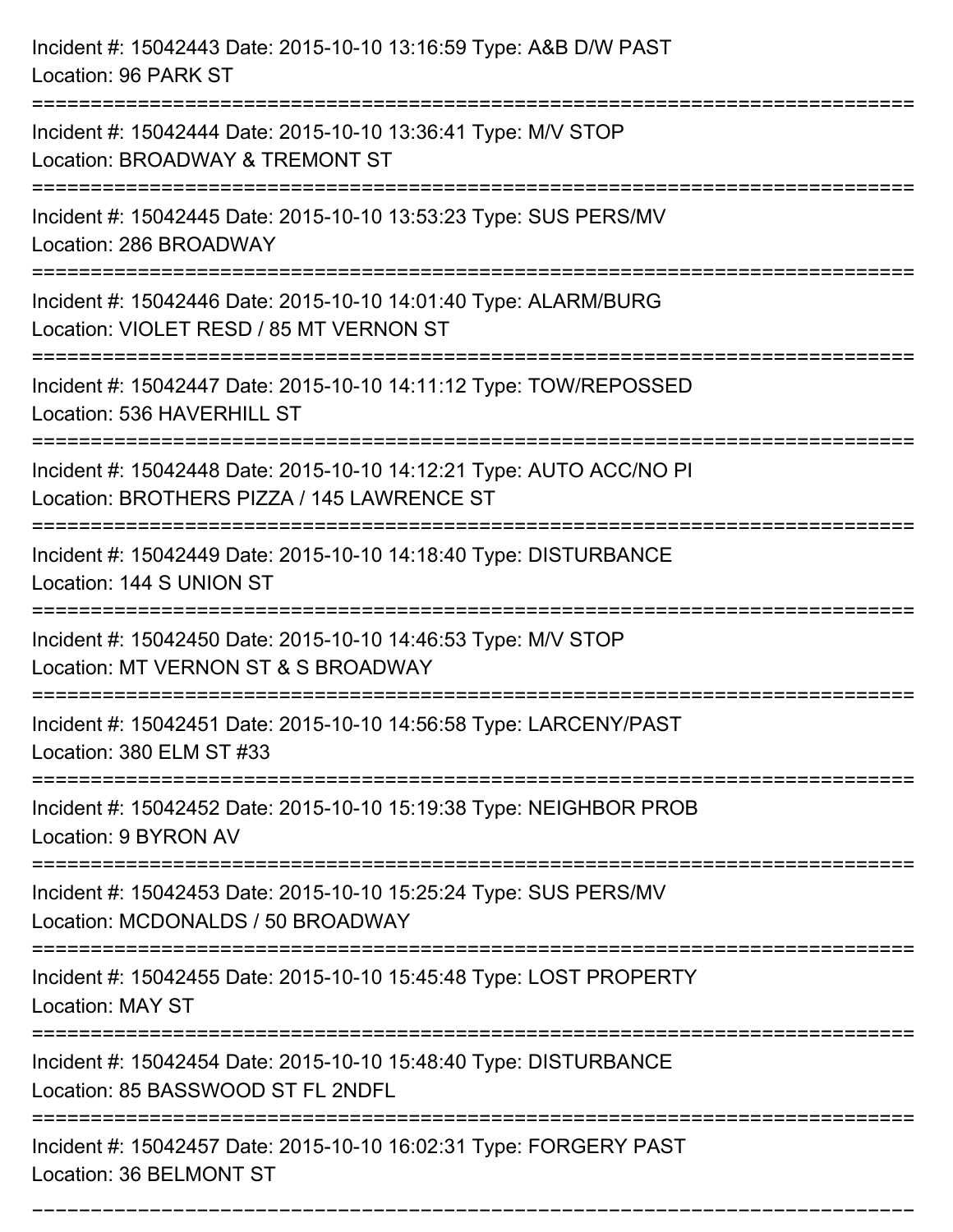| Incident #: 15042456 Date: 2015-10-10 16:06:46 Type: A&B PROG<br>Location: YMCA / 40 LAWRENCE ST #318 FL 3       |
|------------------------------------------------------------------------------------------------------------------|
| Incident #: 15042458 Date: 2015-10-10 16:08:31 Type: DISTURBANCE<br>Location: ADVANCED AUTO PARTS / 183 BROADWAY |
| Incident #: 15042459 Date: 2015-10-10 16:10:59 Type: A&B PAST<br>Location: 392 ESSEX ST                          |
| Incident #: 15042460 Date: 2015-10-10 16:22:02 Type: DISTURBANCE<br>Location: 85 NESMITH ST FL 1STFL             |
| Incident #: 15042461 Date: 2015-10-10 16:23:43 Type: LARCENY/MV/PAST<br>Location: 14 MAGINNIS AV                 |
| Incident #: 15042462 Date: 2015-10-10 16:51:40 Type: ALARM/BURG<br>Location: 10 FLORAL ST FL 1                   |
| Incident #: 15042463 Date: 2015-10-10 16:55:19 Type: M/V STOP<br>Location: 90 LOWELL ST                          |
| Incident #: 15042464 Date: 2015-10-10 17:03:20 Type: MEDIC SUPPORT<br>Location: 29 WILMOT ST #BACK               |
| Incident #: 15042465 Date: 2015-10-10 17:37:30 Type: DOMESTIC/PROG<br>Location: 715 HAVERHILL ST #A              |
| Incident #: 15042466 Date: 2015-10-10 17:40:45 Type: NOISE ORD<br><b>Location: 35 CHICKERING ST</b>              |
| Incident #: 15042467 Date: 2015-10-10 17:41:57 Type: MEDIC SUPPORT<br>Location: 31 CHICKERING RD                 |
| Incident #: 15042468 Date: 2015-10-10 17:51:52 Type: SUS PERS/MV<br>Location: CVS PHARMACY / 266 BROADWAY        |
| Incident #: 15042469 Date: 2015-10-10 18:03:56 Type: INVESTIGATION<br>Location: 220 MERRIMACK ST                 |
| Incident #: 15042470 Date: 2015-10-10 18:07:50 Type: HIT & RUN M/V<br>Location: 20 EMBANKMENT RD                 |
|                                                                                                                  |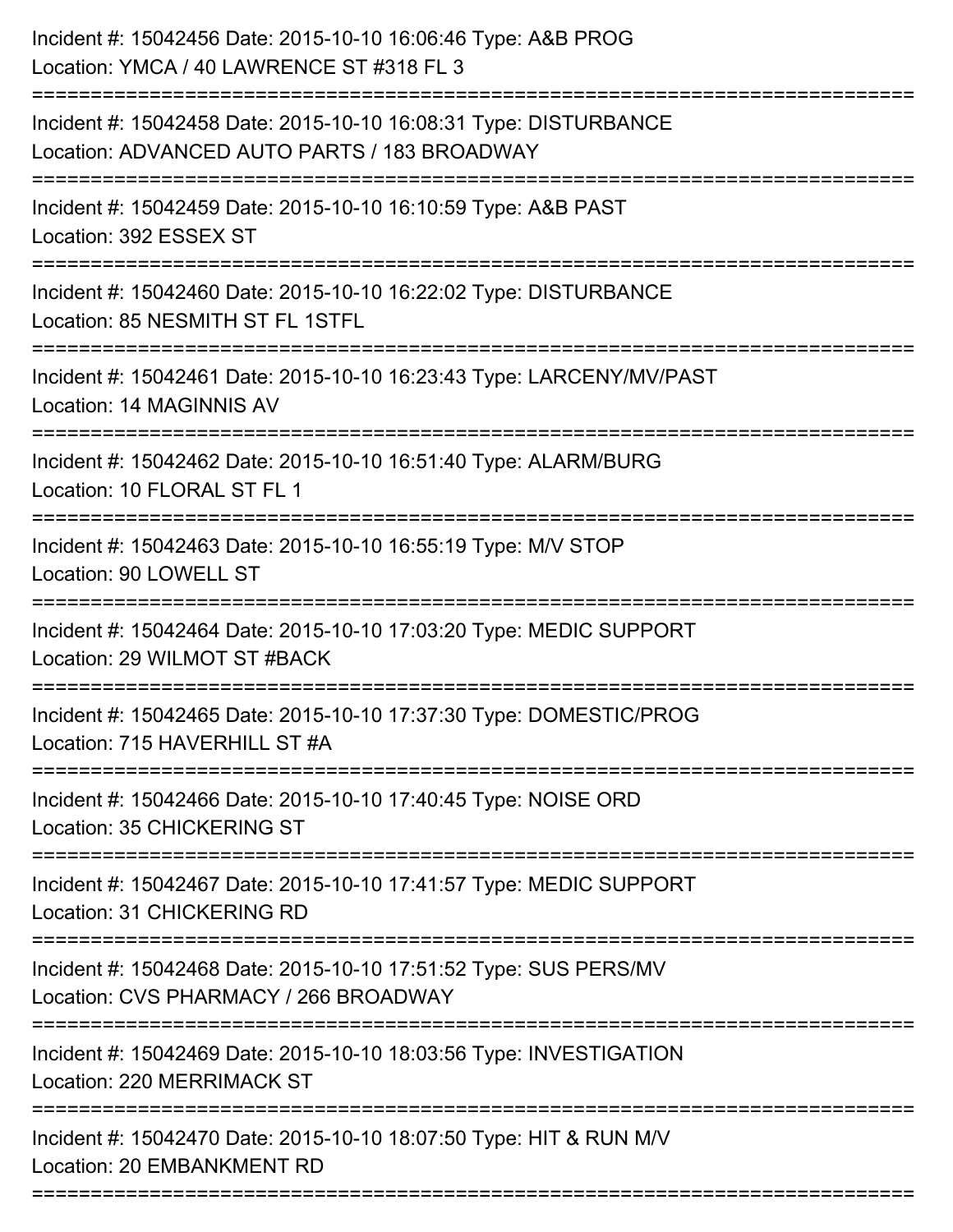Location: 88 BEACON ST

| Incident #: 15042472 Date: 2015-10-10 18:14:37 Type: M/V STOP<br>Location: HAVERHILL ST & PLYMOUTH ST                         |
|-------------------------------------------------------------------------------------------------------------------------------|
| Incident #: 15042473 Date: 2015-10-10 18:23:55 Type: M/V STOP<br>Location: HAFFNER'S GAS STATION / 69 PARKER ST               |
| Incident #: 15042474 Date: 2015-10-10 18:34:10 Type: M/V STOP<br>Location: SANTO DOMINGO MOTORS / 415 HAVERHILL ST            |
| Incident #: 15042475 Date: 2015-10-10 18:40:06 Type: M/V STOP<br>Location: BROADWAY & HAVERHILL ST                            |
| Incident #: 15042476 Date: 2015-10-10 18:53:58 Type: M/V STOP<br>Location: 250 ESSEX ST                                       |
| Incident #: 15042477 Date: 2015-10-10 19:08:35 Type: DOMESTIC/PROG<br>Location: 302 HOWARD ST                                 |
| Incident #: 15042479 Date: 2015-10-10 19:09:39 Type: NOTIFICATION<br>Location: 17 N PARISH RD #BLDG 13                        |
| Incident #: 15042478 Date: 2015-10-10 19:10:50 Type: PARK & WALK<br>Location: 205 BROADWAY                                    |
| =============<br>Incident #: 15042480 Date: 2015-10-10 19:24:03 Type: MV/BLOCKING<br>Location: 392 LOWELL ST                  |
| ======================<br>Incident #: 15042481 Date: 2015-10-10 19:33:14 Type: ALARM/BURG<br>Location: 420 COMMON ST          |
| Incident #: 15042482 Date: 2015-10-10 19:45:27 Type: MEDIC SUPPORT<br>Location: 77 S UNION ST #205 FL 2                       |
| -------------------------<br>Incident #: 15042483 Date: 2015-10-10 19:55:49 Type: DOMESTIC/PROG<br>Location: 357 HOWARD ST #2 |
| Incident #: 15042484 Date: 2015-10-10 19:56:46 Type: M/V STOP<br>Location: CENTRAL BRIDGE / 0 MERRIMACK ST                    |
|                                                                                                                               |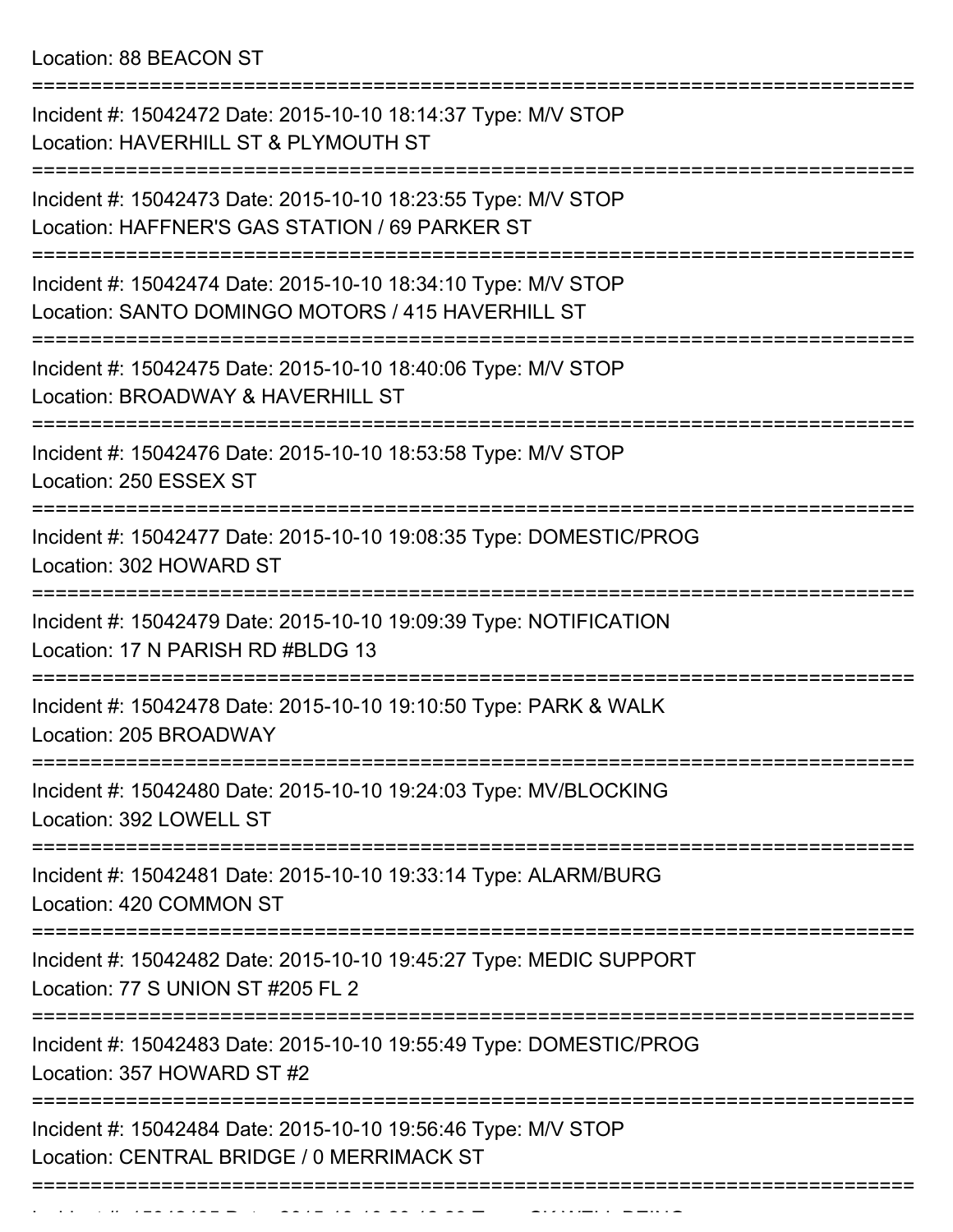Location: 280 WATER ST

| Incident #: 15042486 Date: 2015-10-10 20:25:00 Type: ALARM/BURG<br>Location: 123 LAWRENCE ST                            |
|-------------------------------------------------------------------------------------------------------------------------|
| Incident #: 15042487 Date: 2015-10-10 20:50:13 Type: M/V STOP<br>Location: LAWRENCE EXPERIMENT STATION / 37 SHATTUCK ST |
| Incident #: 15042488 Date: 2015-10-10 21:06:00 Type: MEDIC SUPPORT<br>Location: 374 S BROADWAY FL 2                     |
| Incident #: 15042489 Date: 2015-10-10 21:23:49 Type: MEDIC SUPPORT<br>Location: 5 PLEASANT TER FL 2                     |
| Incident #: 15042490 Date: 2015-10-10 21:25:35 Type: AUTO ACC/NO PI<br>Location: 580 HAVERHILL ST                       |
| Incident #: 15042491 Date: 2015-10-10 21:29:55 Type: M/V STOP<br>Location: 45 CRESTWOOD CIR                             |
| Incident #: 15042492 Date: 2015-10-10 21:35:05 Type: LARCENY/PAST<br><b>Location: 40 LAWRENCE ST</b>                    |
| Incident #: 15042493 Date: 2015-10-10 21:39:47 Type: MAL DAMG PROG<br>Location: 433 RIVERSIDE DR FL 3                   |
| Incident #: 15042494 Date: 2015-10-10 21:57:49 Type: MV/BLOCKING<br>Location: 33 RHINE ST                               |
| ================<br>Incident #: 15042495 Date: 2015-10-10 22:15:11 Type: NOISE ORD<br>Location: 20 BELMONT ST #3        |
| Incident #: 15042496 Date: 2015-10-10 22:37:12 Type: DOMESTIC/PROG<br>Location: 382 ELM ST #27                          |
| Incident #: 15042497 Date: 2015-10-10 22:49:19 Type: NOISE ORD<br>Location: 110 BENNINGTON ST                           |
| Incident #: 15042498 Date: 2015-10-10 22:53:26 Type: NOISE ORD<br>Location: 28 BOXFORD ST FL 1                          |
|                                                                                                                         |